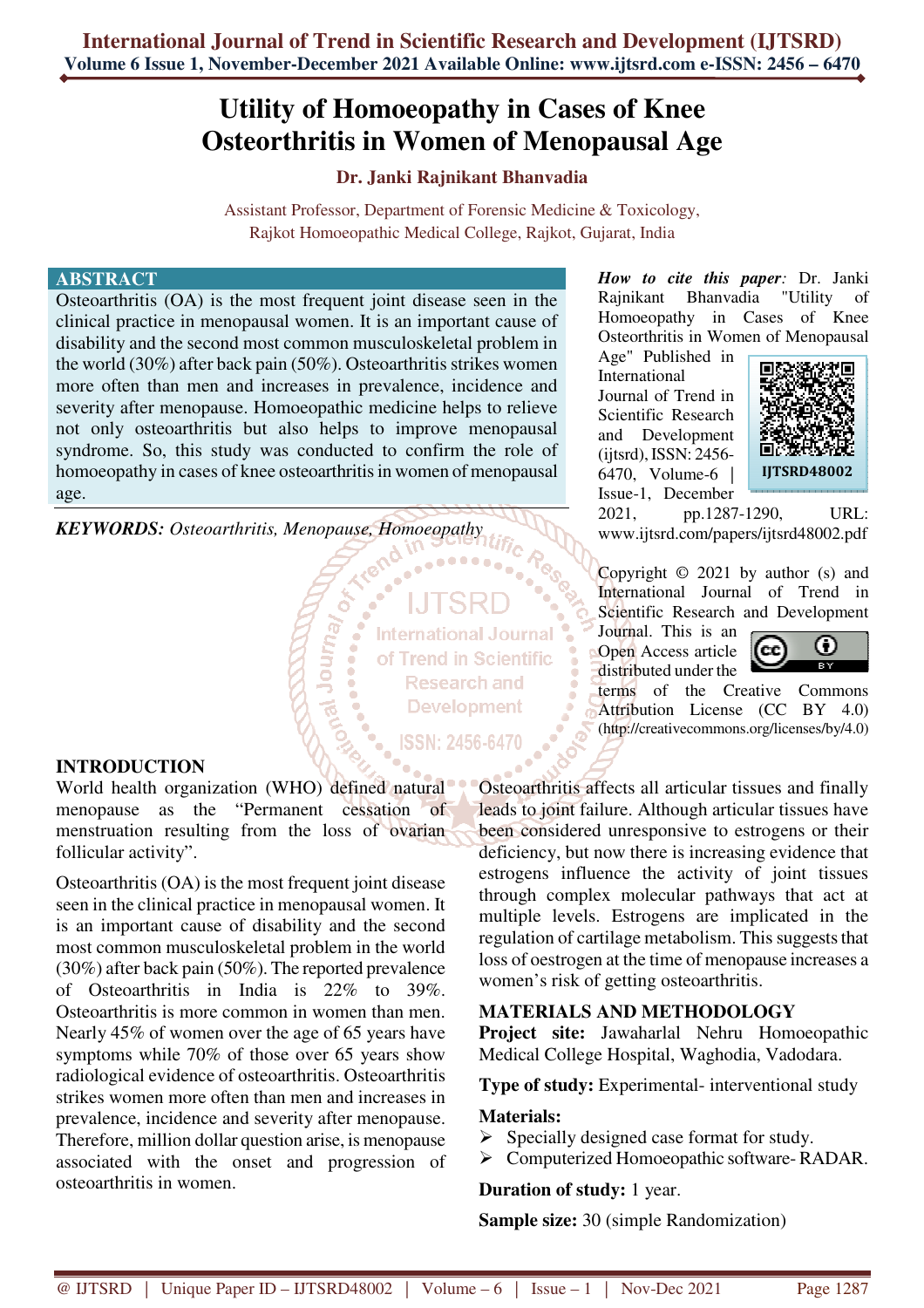International Journal of Trend in Scientific Research and Development @ www.ijtsrd.com eISSN: 2456-6470

#### **Inclusion criteria:**

- $\triangleright$  Cases pre-diagnosed or having clinical features of osteoarthritis in women of menopausal age were randomly selected.
- $\triangleright$  Cases of women between ages of 40-65 years.

## **Exclusion criteria:**

- $\triangleright$  Cases with other systemic disorders.
- $\triangleright$  Cases with irregular follow up.

# **OBSERVATIONS**

 $\triangleright$  Cases of female below 40 years of age with premature menopause.

# **Outcome assessment:**

- $\triangleright$  Data were analyzed on basis of symptoms score before and after treatment by using Knee injury and Osteoarthritis Outcome Score (KOOS).
- $\triangleright$  KOOS score was used to assess the severity of the cases.

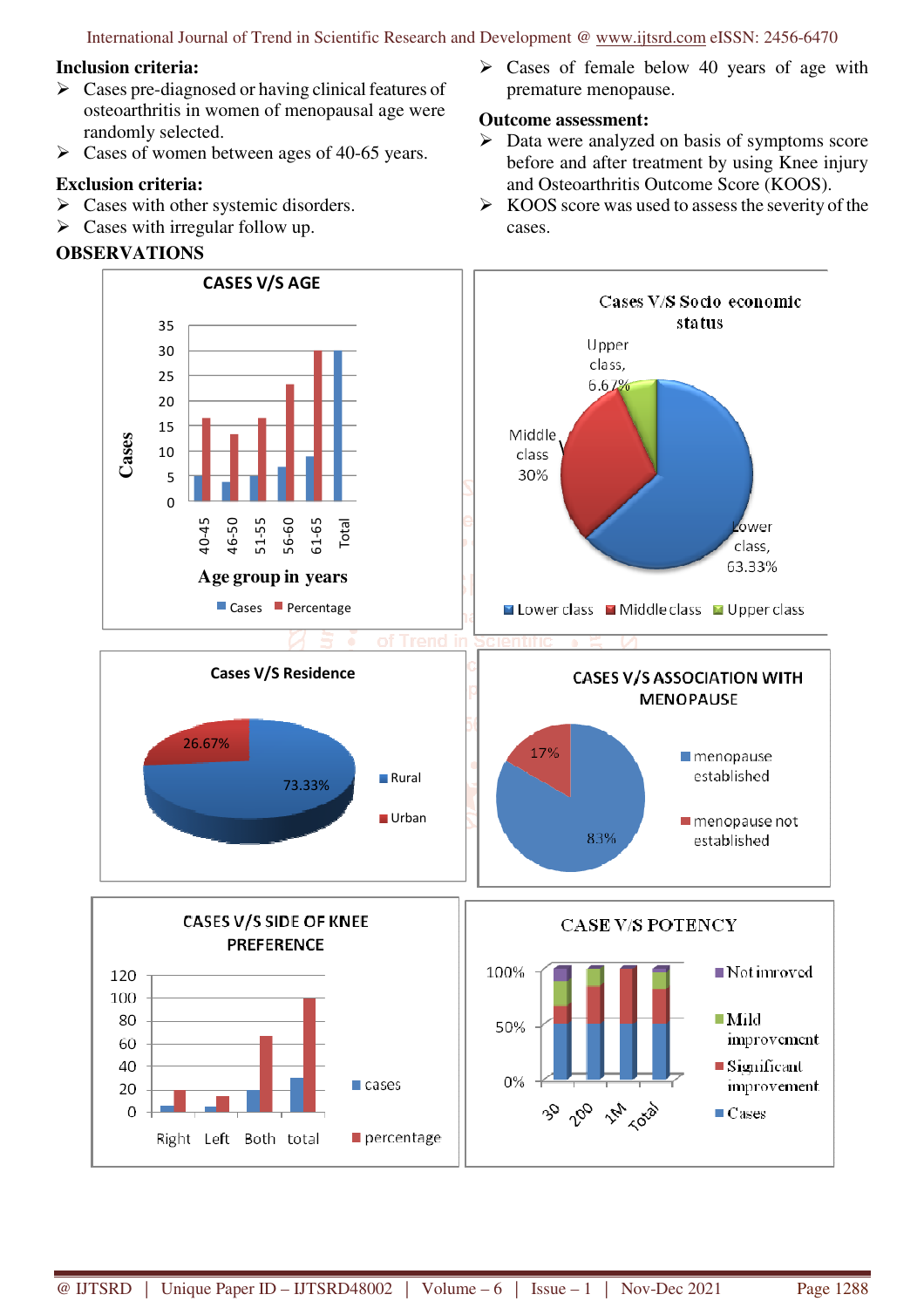